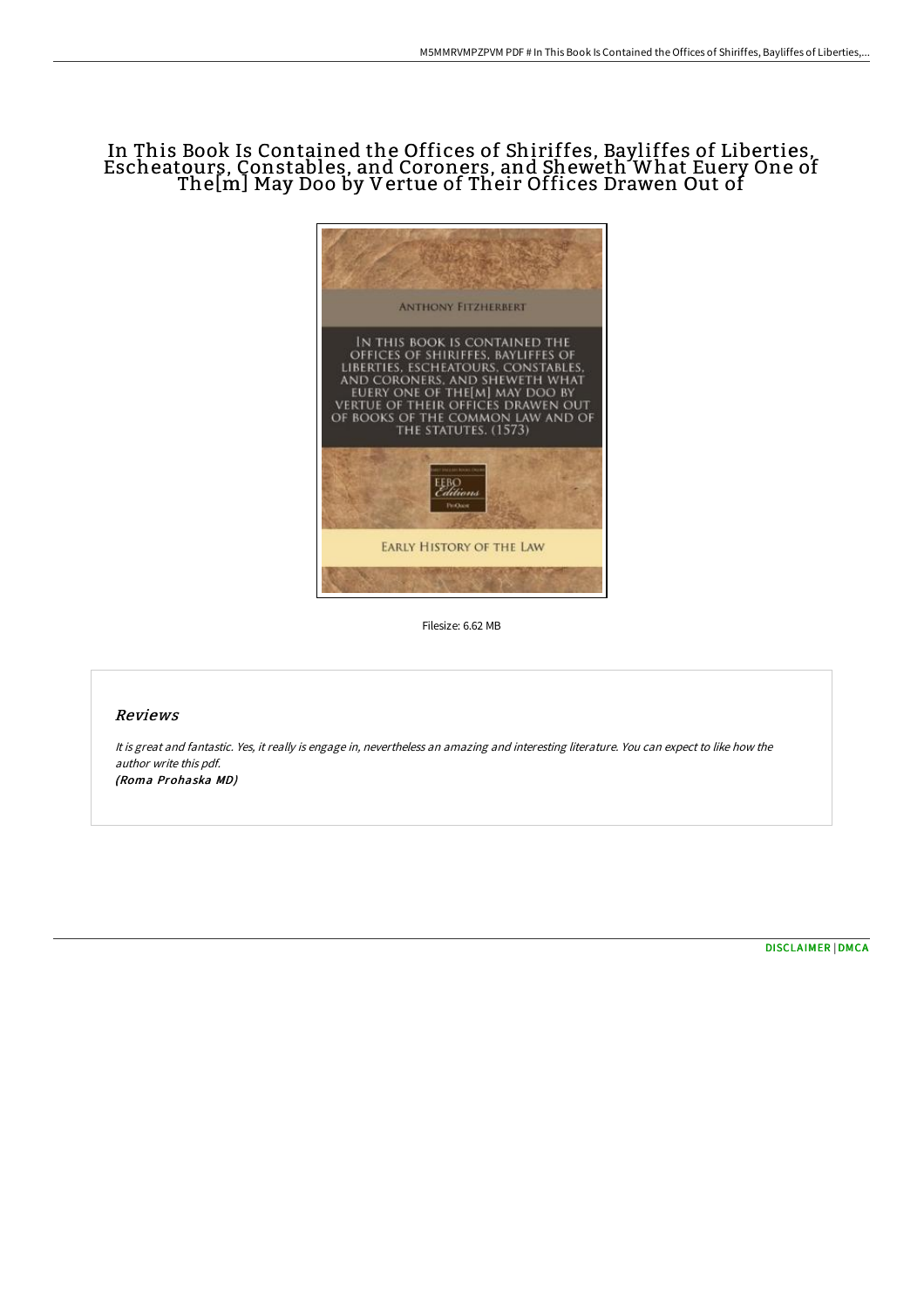### IN THIS BOOK IS CONTAINED THE OFFICES OF SHIRIFFES, BAYLIFFES OF LIBERTIES, ESCHEATOURS, CONSTABLES, AND CORONERS, AND SHEWETH WHAT EUERY ONE OF THE[M] MAY DOO BY VERTUE OF THEIR OFFICES DRAWEN OUT OF



Eebo Editions, Proquest, United States, 2010. Paperback. Book Condition: New. 241 x 188 mm. Language: English . Brand New Book \*\*\*\*\* Print on Demand \*\*\*\*\*.EARLY HISTORY OF THE LAW. Imagine holding history in your hands. Now you can. Digitally preserved and previously accessible only through libraries as Early English Books Online, this rare material is now available in single print editions. Thousands of books written between 1475 and 1700 can be delivered to your doorstep in individual volumes of high quality historical reproductions. With extensive collections of land tenure and business law forms in Great Britain, this is a comprehensive resource for all kinds of early English legal precedents from feudal to constitutional law, Jewish and Jesuit law, laws about public finance to food supply and forestry, and even immoral conditions. An abundance of law dictionaries, philosophy and history and criticism completes this series. ++++ The below data was compiled from various identification fields in the bibliographic record of this title. This data is provided as an additional tool in helping to insure edition identification: ++++ In this book is contained the oFices of shiriffes, bayliffes of liberties, escheatours, constables, and coroners, and sheweth what euery one of the[m] may doo by vertue of their offices drawen out of books of the common law and of the statutes. OFice et auctoryte des iustyces de peas. Fitzherbert, Anthony, Sir, 1470-1538. Extracted from Sir Anthony Fitzherbert s The new book of justices of peace --Cf. NUC pre-1956 imprints. Imprint date from colophon. Signatures: A8 B8(-B1?) C-G8. Imperfect: print show-through, with loss of print. [109] p. Imprinted at London: By Iohn Allde, for Iohn Waley, 1573. STC (2nd ed.) / 10993.4 English Reproduction of the original in the Harvard University Library ++++ This book represents an authentic reproduction of the text as printed...

 $\mathbb{R}$ Read In This Book Is Contained the Offices of Shiriffes, Bayliffes of Liberties, Escheatours, [Constables,](http://techno-pub.tech/in-this-book-is-contained-the-offices-of-shiriff.html) and Coroners, and Sheweth What Euery One of The[m] May Doo by Vertue of Their Offices Drawen Out of Online A Download PDF In This Book Is Contained the Offices of Shiriffes, Bayliffes of Liberties, Escheatours, [Constables,](http://techno-pub.tech/in-this-book-is-contained-the-offices-of-shiriff.html) and Coroners, and Sheweth What Euery One of The[m] May Doo by Vertue of Their Offices Drawen Out of